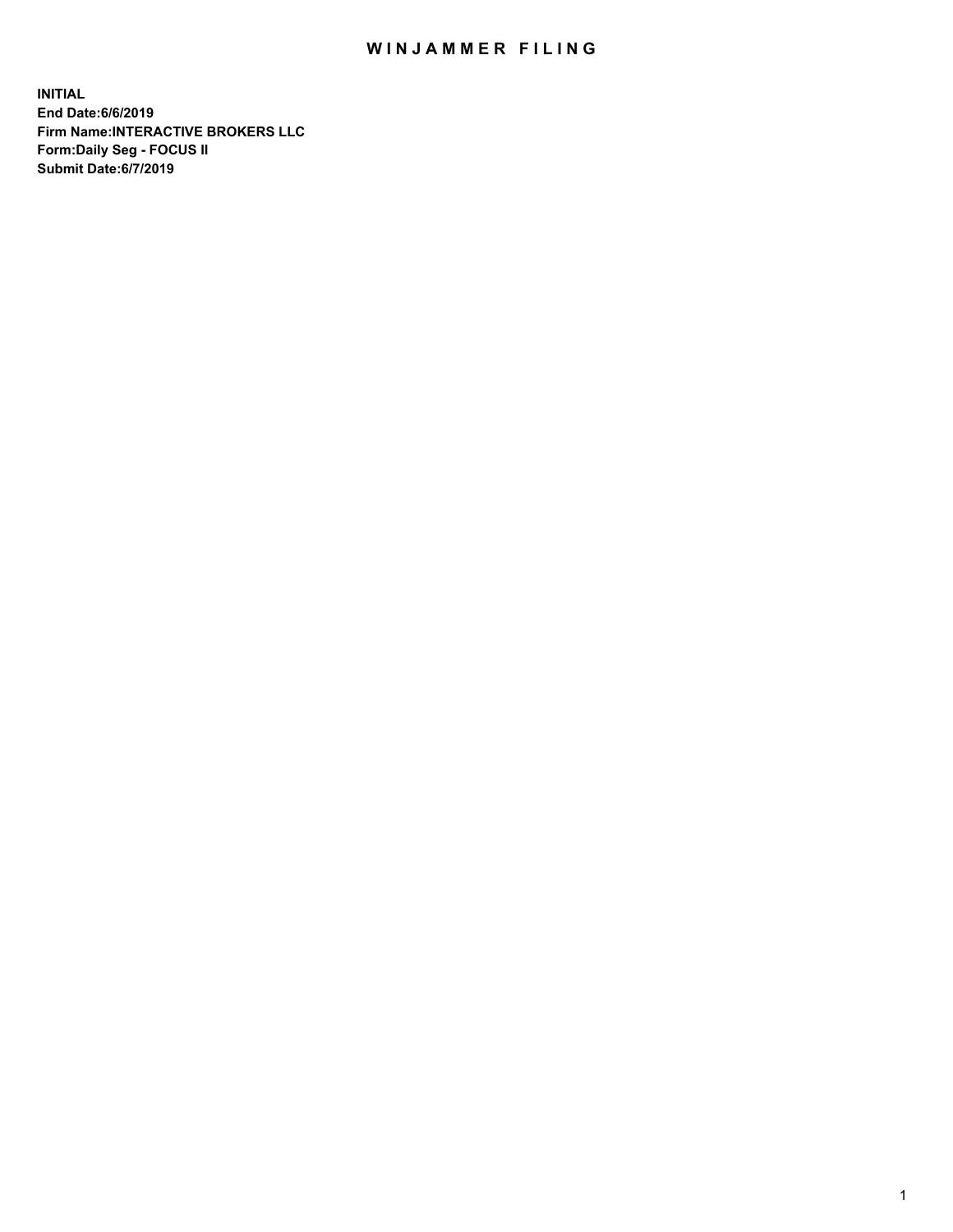**INITIAL End Date:6/6/2019 Firm Name:INTERACTIVE BROKERS LLC Form:Daily Seg - FOCUS II Submit Date:6/7/2019 Daily Segregation - Cover Page**

| Name of Company                                                                                                                                                                                                                                                                                                                | <b>INTERACTIVE BROKERS LLC</b>                                                                  |
|--------------------------------------------------------------------------------------------------------------------------------------------------------------------------------------------------------------------------------------------------------------------------------------------------------------------------------|-------------------------------------------------------------------------------------------------|
| <b>Contact Name</b>                                                                                                                                                                                                                                                                                                            | James Menicucci                                                                                 |
| <b>Contact Phone Number</b>                                                                                                                                                                                                                                                                                                    | 203-618-8085                                                                                    |
| <b>Contact Email Address</b>                                                                                                                                                                                                                                                                                                   | jmenicucci@interactivebrokers.c<br>om                                                           |
| FCM's Customer Segregated Funds Residual Interest Target (choose one):<br>a. Minimum dollar amount: : or<br>b. Minimum percentage of customer segregated funds required:% ; or<br>c. Dollar amount range between: and; or<br>d. Percentage range of customer segregated funds required between:% and%.                         | $\overline{\mathbf{0}}$<br>$\overline{\mathbf{0}}$<br>155,000,000 245,000,000<br>0 <sub>0</sub> |
| FCM's Customer Secured Amount Funds Residual Interest Target (choose one):<br>a. Minimum dollar amount: ; or<br>b. Minimum percentage of customer secured funds required:% ; or<br>c. Dollar amount range between: and; or<br>d. Percentage range of customer secured funds required between:% and%.                           | $\frac{0}{0}$<br>80,000,000 120,000,000<br>00                                                   |
| FCM's Cleared Swaps Customer Collateral Residual Interest Target (choose one):<br>a. Minimum dollar amount: ; or<br>b. Minimum percentage of cleared swaps customer collateral required:% ; or<br>c. Dollar amount range between: and; or<br>d. Percentage range of cleared swaps customer collateral required between:% and%. | $\overline{\mathbf{0}}$<br>$\underline{\mathbf{0}}$<br>0 <sub>0</sub><br>0 <sub>0</sub>         |

Attach supporting documents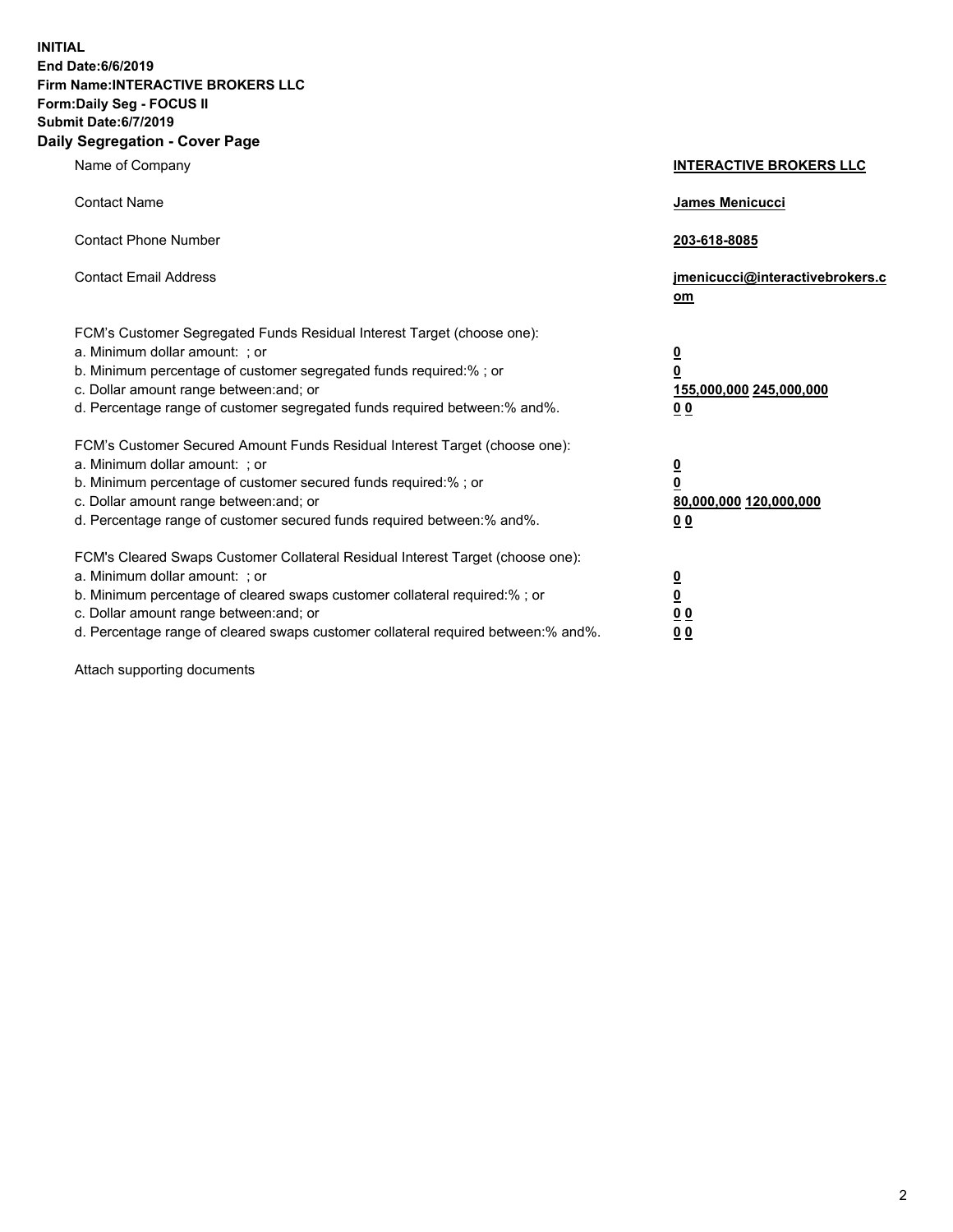## **INITIAL End Date:6/6/2019 Firm Name:INTERACTIVE BROKERS LLC Form:Daily Seg - FOCUS II Submit Date:6/7/2019 Daily Segregation - Secured Amounts**

|     | Foreign Futures and Foreign Options Secured Amounts                                         |                                                            |
|-----|---------------------------------------------------------------------------------------------|------------------------------------------------------------|
|     | Amount required to be set aside pursuant to law, rule or regulation of a foreign            | $0$ [7305]                                                 |
|     | government or a rule of a self-regulatory organization authorized thereunder                |                                                            |
| 1.  | Net ledger balance - Foreign Futures and Foreign Option Trading - All Customers             |                                                            |
|     | A. Cash                                                                                     | 446,502,748 [7315]                                         |
|     | B. Securities (at market)                                                                   | $0$ [7317]                                                 |
| 2.  | Net unrealized profit (loss) in open futures contracts traded on a foreign board of trade   | 6,590,418 [7325]                                           |
| 3.  | Exchange traded options                                                                     |                                                            |
|     | a. Market value of open option contracts purchased on a foreign board of trade              | 49,316 [7335]                                              |
|     | b. Market value of open contracts granted (sold) on a foreign board of trade                | 40,567 [7337]                                              |
| 4.  | Net equity (deficit) (add lines 1.2. and 3.)                                                | 453,101,915 [7345]                                         |
| 5.  | Account liquidating to a deficit and account with a debit balances - gross amount           | 2,744 [7351]                                               |
|     | Less: amount offset by customer owned securities                                            | 0 [7352] 2,744 [7354]                                      |
| 6.  | Amount required to be set aside as the secured amount - Net Liquidating Equity              | 453,104,659 [7355]                                         |
|     | Method (add lines 4 and 5)                                                                  |                                                            |
| 7.  | Greater of amount required to be set aside pursuant to foreign jurisdiction (above) or line | 453,104,659 [7360]                                         |
|     | 6.                                                                                          |                                                            |
|     | FUNDS DEPOSITED IN SEPARATE REGULATION 30.7 ACCOUNTS                                        |                                                            |
| 1.  | Cash in banks                                                                               |                                                            |
|     | A. Banks located in the United States                                                       | 83,633,773 [7500]                                          |
|     | B. Other banks qualified under Regulation 30.7                                              | 0 [7520] 83,633,773 [7530]                                 |
| 2.  | Securities                                                                                  |                                                            |
|     | A. In safekeeping with banks located in the United States                                   | 413,292,292 [7540]                                         |
|     | B. In safekeeping with other banks qualified under Regulation 30.7                          | 0 [7560] 413,292,292 [7570]                                |
| 3.  | Equities with registered futures commission merchants                                       |                                                            |
|     | A. Cash                                                                                     | $0$ [7580]                                                 |
|     | <b>B.</b> Securities                                                                        | $0$ [7590]                                                 |
|     | C. Unrealized gain (loss) on open futures contracts                                         | $0$ [7600]                                                 |
|     | D. Value of long option contracts                                                           | $0$ [7610]                                                 |
|     | E. Value of short option contracts                                                          | 0 [7615] 0 [7620]                                          |
| 4.  | Amounts held by clearing organizations of foreign boards of trade                           |                                                            |
|     | A. Cash                                                                                     | $0$ [7640]                                                 |
|     | <b>B.</b> Securities                                                                        | $0$ [7650]                                                 |
|     | C. Amount due to (from) clearing organization - daily variation                             | $0$ [7660]                                                 |
|     | D. Value of long option contracts                                                           | $0$ [7670]                                                 |
|     | E. Value of short option contracts                                                          | 0 [7675] 0 [7680]                                          |
| 5.  | Amounts held by members of foreign boards of trade                                          |                                                            |
|     | A. Cash                                                                                     | 68,358,103 [7700]                                          |
|     | <b>B.</b> Securities                                                                        | $0$ [7710]                                                 |
|     | C. Unrealized gain (loss) on open futures contracts                                         | 7,285,102 [7720]                                           |
|     | D. Value of long option contracts                                                           | 49,316 [7730]                                              |
|     | E. Value of short option contracts                                                          | <mark>-40,567</mark> [7735] <mark>75,651,954</mark> [7740] |
| 6.  | Amounts with other depositories designated by a foreign board of trade                      | $0$ [7760]                                                 |
| 7.  | Segregated funds on hand                                                                    | $0$ [7765]                                                 |
| 8.  | Total funds in separate section 30.7 accounts                                               | 572,578,019 [7770]                                         |
| 9.  | Excess (deficiency) Set Aside for Secured Amount (subtract line 7 Secured Statement         | 119,473,360 [7380]                                         |
|     | Page 1 from Line 8)                                                                         |                                                            |
| 10. | Management Target Amount for Excess funds in separate section 30.7 accounts                 | 80,000,000 [7780]                                          |
| 11. | Excess (deficiency) funds in separate 30.7 accounts over (under) Management Target          | 39,473,360 [7785]                                          |
|     |                                                                                             |                                                            |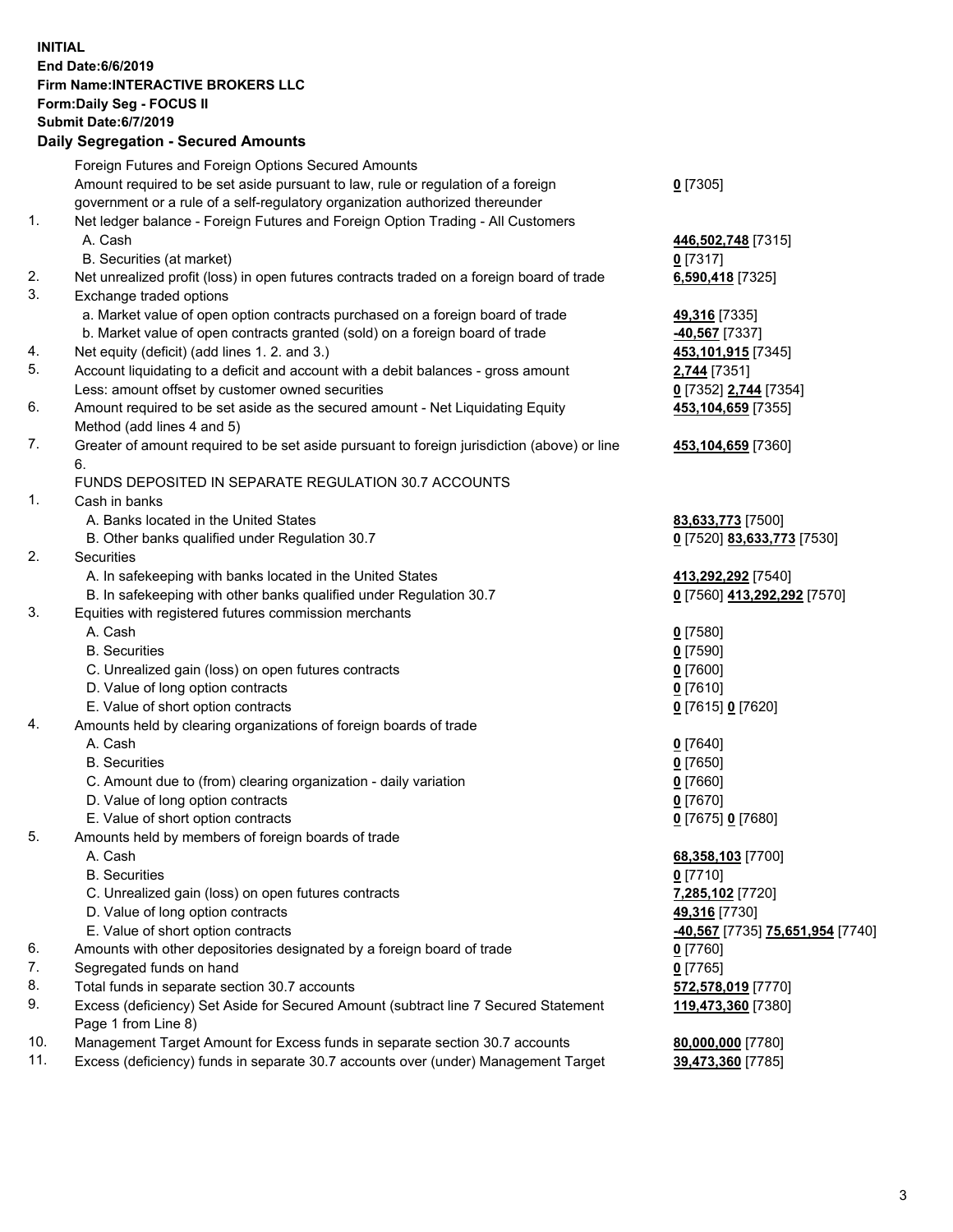| <b>INITIAL</b> |                                                                                     |                           |
|----------------|-------------------------------------------------------------------------------------|---------------------------|
|                | End Date: 6/6/2019                                                                  |                           |
|                | <b>Firm Name:INTERACTIVE BROKERS LLC</b>                                            |                           |
|                | Form: Daily Seg - FOCUS II                                                          |                           |
|                | <b>Submit Date:6/7/2019</b>                                                         |                           |
|                | Daily Segregation - Segregation Statement                                           |                           |
|                | SEGREGATION REQUIREMENTS(Section 4d(2) of the CEAct)                                |                           |
| 1.             | Net ledger balance                                                                  |                           |
|                | A. Cash                                                                             | 3,923,402,008 [7010]      |
|                | B. Securities (at market)                                                           | $0$ [7020]                |
| 2.             | Net unrealized profit (loss) in open futures contracts traded on a contract market  | -46,418,578 [7030]        |
| 3.             | Exchange traded options                                                             |                           |
|                | A. Add market value of open option contracts purchased on a contract market         | 198,389,665 [7032]        |
|                | B. Deduct market value of open option contracts granted (sold) on a contract market | -289,679,356 [7033]       |
| 4.             | Net equity (deficit) (add lines 1, 2 and 3)                                         | 3,785,693,739 [7040]      |
| 5.             | Accounts liquidating to a deficit and accounts with                                 |                           |
|                | debit balances - gross amount                                                       | 1,225,394 [7045]          |
|                | Less: amount offset by customer securities                                          | 0 [7047] 1,225,394 [7050] |
| 6.             | Amount required to be segregated (add lines 4 and 5)                                | 3,786,919,133 [7060]      |
|                | FUNDS IN SEGREGATED ACCOUNTS                                                        |                           |
| 7.             | Deposited in segregated funds bank accounts                                         |                           |
|                | A. Cash                                                                             | 745,855,847 [7070]        |
|                | B. Securities representing investments of customers' funds (at market)              | 1,940,525,535 [7080]      |
|                | C. Securities held for particular customers or option customers in lieu of cash (at | $0$ [7090]                |
|                | market)                                                                             |                           |
| 8.             | Margins on deposit with derivatives clearing organizations of contract markets      |                           |
|                | A. Cash                                                                             | 6,369,081 [7100]          |
|                | B. Securities representing investments of customers' funds (at market)              | 1,395,121,002 [7110]      |
|                | C. Securities held for particular customers or option customers in lieu of cash (at | $0$ [7120]                |
|                | market)                                                                             |                           |
| 9.             | Net settlement from (to) derivatives clearing organizations of contract markets     | -7,054,935 [7130]         |
| 10.            | Exchange traded options                                                             |                           |
|                | A. Value of open long option contracts                                              | 199,770,085 [7132]        |
|                | B. Value of open short option contracts                                             | -291,434,388 [7133]       |
| 11.            | Net equities with other FCMs                                                        |                           |
|                | A. Net liquidating equity                                                           | $0$ [7140]                |
|                | B. Securities representing investments of customers' funds (at market)              | $0$ [7160]                |
|                | C. Securities held for particular customers or option customers in lieu of cash (at | $0$ [7170]                |
|                | market)                                                                             |                           |
| 12.            | Segregated funds on hand                                                            | $0$ [7150]                |
| 13.            | Total amount in segregation (add lines 7 through 12)                                | 3,989,152,227 [7180]      |
| 14.            | Excess (deficiency) funds in segregation (subtract line 6 from line 13)             | 202,233,094 [7190]        |
| 15.            | Management Target Amount for Excess funds in segregation                            | 155,000,000 [7194]        |
| 16.            | Excess (deficiency) funds in segregation over (under) Management Target Amount      | 47,233,094 [7198]         |

Excess